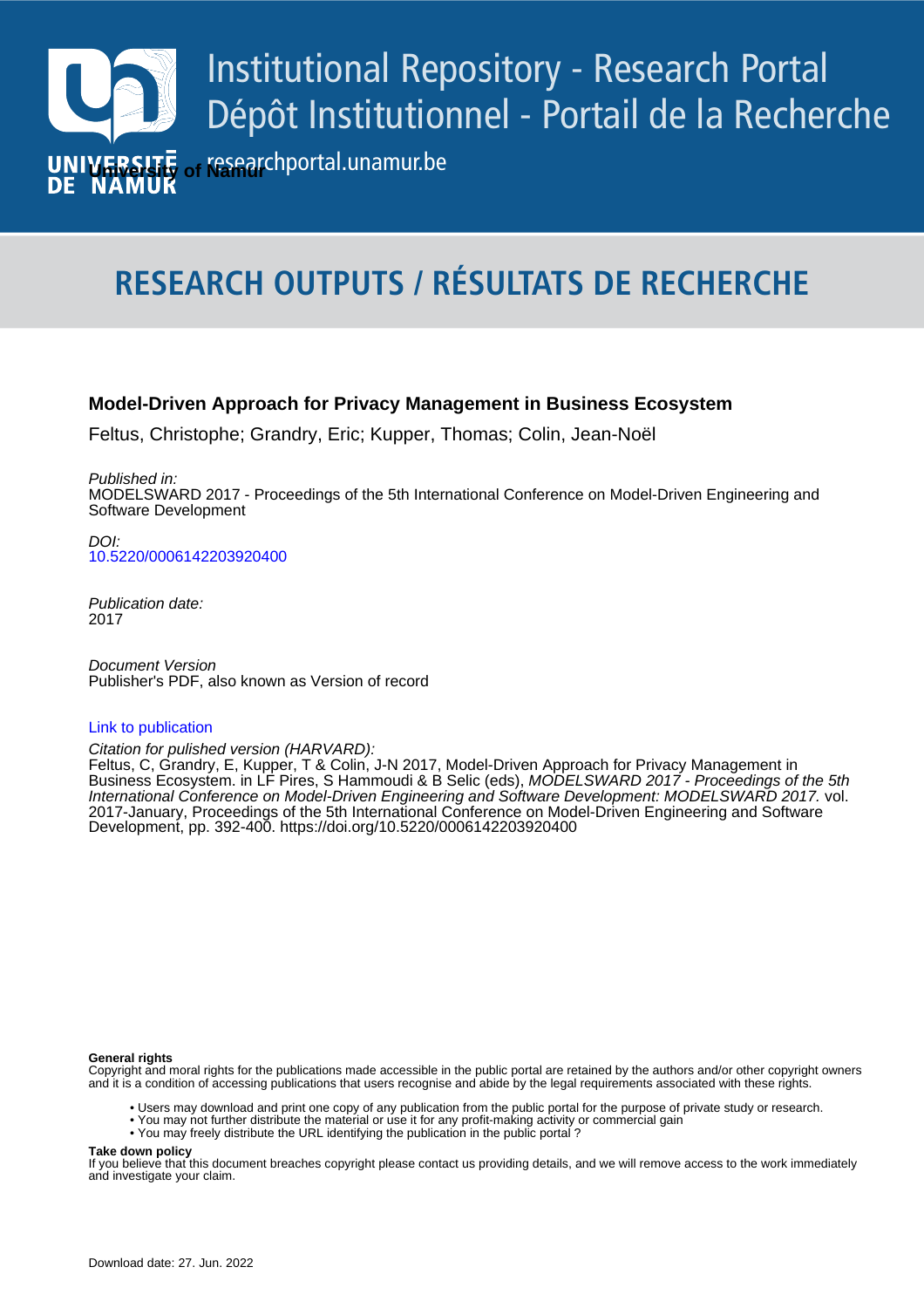# **Model-driven Approach for Privacy Management in Business Ecosystem**

Christophe Feltus<sup>1</sup>, Eric Grandry<sup>1</sup>, Thomas Kupper<sup>1,2</sup> and Jean-Noël Colin<sup>2</sup> *1Luxembourg Institute of Science and Technology (LIST), IT for Innovative Services (ITIS), Esch-sur-Alzette, Luxembourg 2Faculty of Computer Science (PReCISE), University of Namur, Namur, Belgium* 

Keywords: Privacy Metamodel, Privacy Management, GDPR, General Data Protection Regulation, Business Ecosystem, Interconnected Society, Model, Service System, Model-driven Approach, Model Design.

Abstract: Protection of individuals with regard to the processing of personal data and the free movement of such data constitutes new challenges in terms of privacy management. Although this privacy management ought to be conducted in compliance with national and international regulation, for now we observe that no solution, model or method, fully consider and integrate these new regulations yet. Therefore, in this paper, we propose to tackle this problem through the definition of an expressive privacy metamodel which aims to represent and aggregate the concepts that are relevant to define and to deal with privacy issues, at an organizational level. Secondly, we discuss how this privacy metamodel may support and may help understanding the management of the privacy in enterprises involve in interconnected societies, by integrating the privacy metamodel with the systemic business ecosystem.

## **1 INTRODUCTION**

Among the many challenges related to the privacy management is the protection of individuals with regard to the processing of personal data and the free movement of such data. This privacy management should be conducted by considering the arising dedicated national and international regulation and more especially, in Europe, the General Data Protection Regulation (GDPR) that is puts forward by the Regulation of the European Parliament and of the European Council. At the business level, the Ipswitch survey (Ipswitch, 2015) on 316 European companies reveals that 52 percent of the respondents estimate that they are not ready for applying the GDPR, and that 56 percent did not even know exactly what GDPR is. Only 12 percent feel ready to be compliant with it. A reason for this is that, at the present day, no solution (i.e. model, method, or tool) fully considers and integrates this new regulation yet. Simple and adapted approaches are by the way required to support information system designers to apprehend the GDPR and its impact on the whole business organization and business ecosystem. In that regard, we propose, in this paper, to set forth preliminary theoretic researches to define an expressive privacy

metamodel (PMM) which allows representing and aggregating in an extended metamodel all the concepts necessary to define and to deal with privacy issues, at an organizational level. This metamodel is designed in compliance with Service System Theories (SST, Alter, 2011) and in the frame of a design (Hevner et al., 2004, Peffers et al., 2008) science approaches, including iterative cycles of literature review/model design/validation. Afterwards, to analyse and to depict the privacy management in the frame of interconnected societies (Cholez et al, 2014), we integrate the PMM with the business service ecosystem model and we discuss how the comprehension of the systemic privacy management may be improved on the basis of a model-driven approach. Finally, we illustrate the advantage of this integration into a case study from the Luxembourgish financial sector.

At a methodological level, the research that we tackle through this paper concerns the improvement of the alignment between the information processed by the information system and the management of the privacy, as required by the literature and by specific legal requirements, such as, mainly the GDPR. Through this research, we aim to strengthen the organizational capability to manage the access to

#### 392

Feltus C., Grandry E., Kupper T. and Colin J.

Model-driven Approach for Privacy Management in Business Ecosystem. DOI: 10.5220/0006142203920400

In *Proceedings of the 5th International Conference on Model-Driven Engineering and Software Development (MODELSWARD 2017)*, pages 392-400 ISBN: 978-989-758-210-3

Copyright © 2017 by SCITEPRESS - Science and Technology Publications, Lda. All rights reserved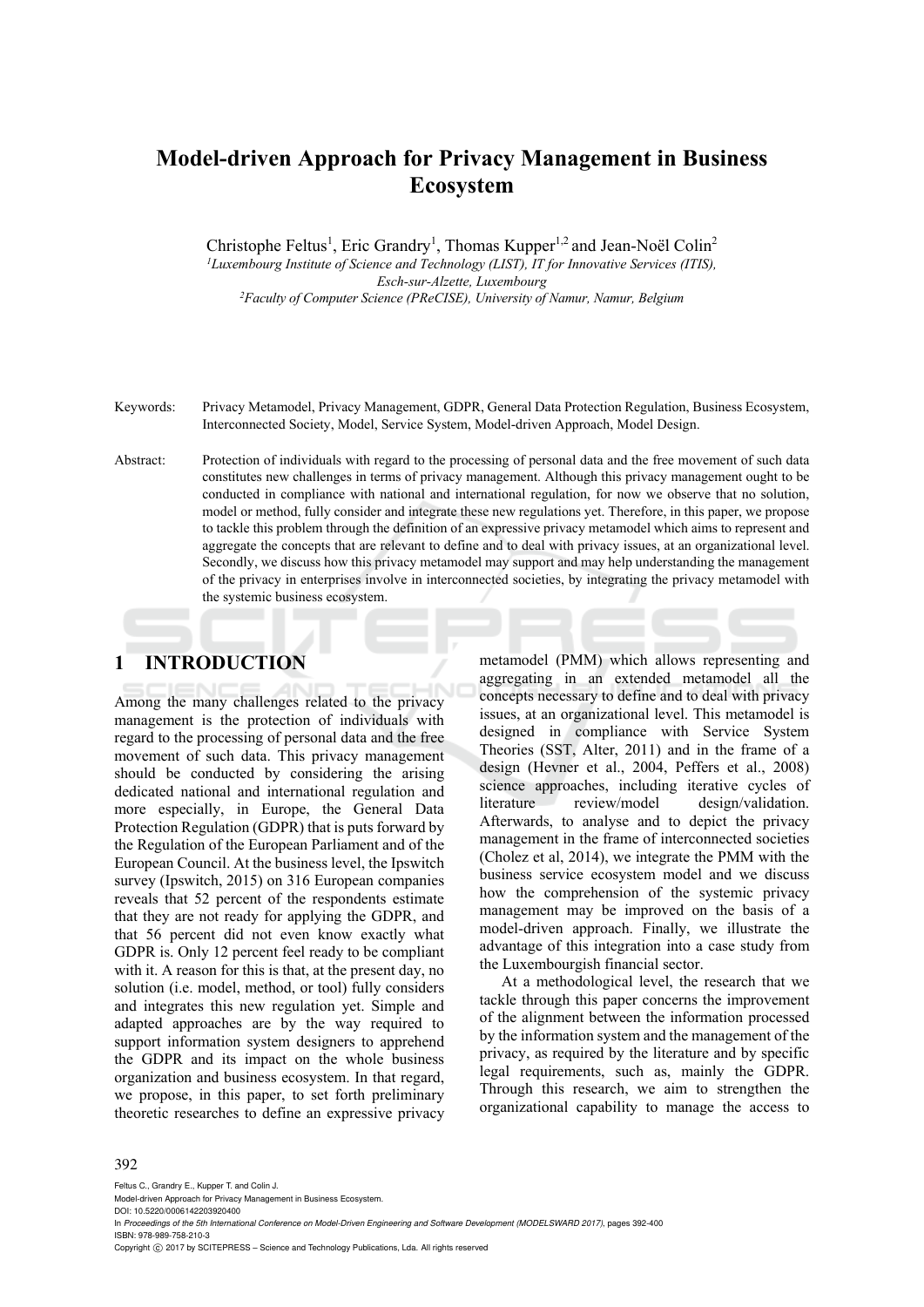sensitive and private information by enhancing the latter's ability to apprehend privacy and to comply with privacy requirements. At the methodological level, Hevner et al. (2004) explains that the Design Science Research (DSR) paradigm seeks to extend the boundaries of human and organization capability by creating new and innovative artefacts. Practically, provided that we aim to design a new artefact to support the alignment between private information and the management of the latter with the objective to grant the appropriate access rights to the users of this information, we acknowledge that the research may plainly be considered in the scope of DSR, as expressed in Peffers et al. (2008). As advocated by the DSR theory, the metamodel is built following an iterative approach. The latter allows refining a consistent privacy metamodel based on the review of the scientific literature and on the analysis of the privacy regulation.

The paper first proposes a review of the literature related to the privacy and depicts the related regulation Section 3 explains the design of the PMM and integrates it with systemic approach. Section 5 presents a case study from the financial sector. Finally, Section 6 discusses how it contributes in sustaining systemic privacy management, and Section 7 concludes the paper and proposes some future works.

## **2 LITTERATURE REVIEW**

This section reviews the scientific literature related to privacy and the legal requirement from the GDPR.

#### **2.1 Scientific Contribution**

As explained in De Capitani di Vimercati et al. (2012), several definitions of privacy have been proposed over the years, from traditional syntactic privacy definitions to more recent semantic privacy definitions. In this paper, we consider privacy as *sensitive information that is individually owned* (Nuseibeh, 2010). The privacy management includes many aspects like the definition of privacy policy, the expression of the policy with a dedicated language or the execution of the latter with dedicated mechanisms. At a modelling point of view, privacy has often been addressed in parallel and as an extension of the access rights models (Park et al., 2000, Ni et al., 2007). For instance, Ardagna et al. (2008) analysed the concepts and features that should be investigated to fulfil the development of powerful and flexible privacy-aware models and languages.

Privacy has been considered through the lens of the purpose associated to the usage of personal information. In that regards, a first model proposed by Antón et al. (2007) was UCON (Usage Control) which gathered in a single model the traditional access control models, the trust management and the digital rights management. In contrast to traditional access control models that control the access to an information in a unique direction (for instance, from the eCommerce site to the customer), UCON allows controlling the access at both sides and, hence, allows a user to control the information provided to the eCommerce website, which as a result guarantees the privacy to this information.

Park et al. (2002) explains that individual policies for each user's activity and for the use of each resource are similar to subject and object attributes and that the mutability of these attributes allows the continuity of decision (e.g. if a usage is no longer necessary, the access right is removed). In Martinez-Balleste et al. (2013), a framework is proposed to exploit the notion of privacy awareness requirements in order to detect runtime privacy properties to be satisfied. The latter are exploited to support disclosure decisions made by the applications. In Park et al. (2000), the Role Based Access Control (RBAC) model has been extended to provide support for expressing privacy policies (PRBAC) by considering at the same time users' purposes and obligations. Providing the system to protect customer privacy in mobile applications is a challenging task (Mahmoud et al., 2005). In Domingo-Ferrer et al. (2007), the author expresses that new development methods are necessary to enable the engineering of privacy specific requirements and proposes to extend the PRBAC model to reason about scenarios that potentially exploit mobile systems weaknesses (Martinez-Balleste et al., 2013). More recently, OrBAC has been semantically enriched to model privacy policies. The enhancement consists in considering the concepts of consent, accuracy, purposes of the access and provisional obligation (Ni et al., 2007). Ajam et al. (2013) analyse how OrBAC and PRBAC are adapted to address security issues in the healthcare sector and observes, amongst others, (1) that OrBAC is not adapted for managing the privacy regarding some roles (like the legal representative and the trusted person) given that a user must be strictly attached to an organization, and (2) that PRBAC fits well with the requirements of the information system from the healthcare regarding the patient's records (Ajam et al., 2013).

Rath et al. (2012) addresses privacy through the purpose of the access and proposes a model for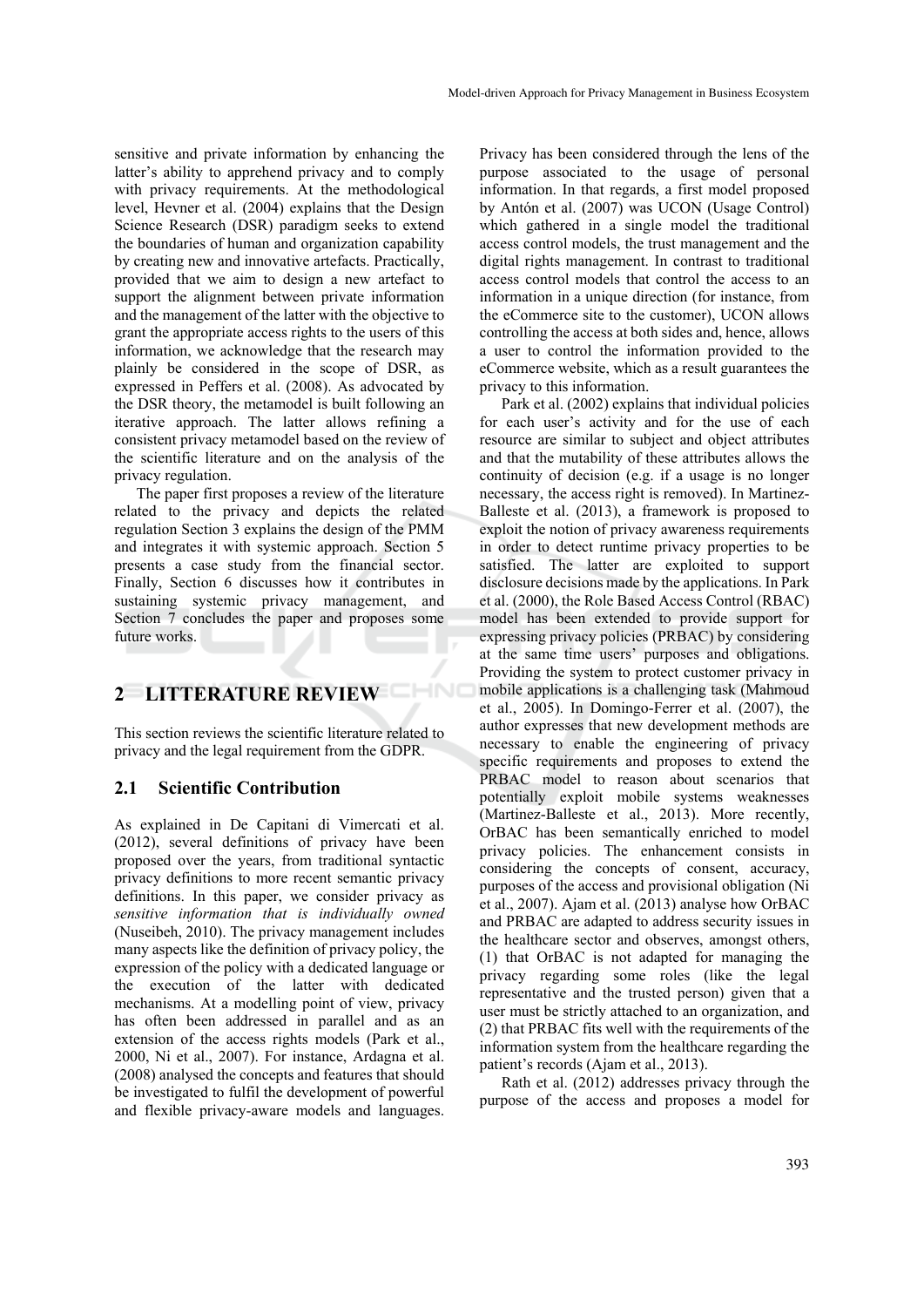purpose enforcement. Accordingly, the authors also propose a system architecture that contributes to the enforcement of access purpose. In the field of privacy in social network circles, Rath et al. (2013) observe that existing privacy approaches are still not able to deal with the user's changing information sharing privacy requirements. This motivates the design of a utility-based trade-off framework which models and quantifies users' requirements and, based on it, appraises the potential privacy risks, on one hand, and the incentive social benefit, on the other. Regarding the organization more closely, Merriam (2016) has proposed a framework to address the database privacy according to three independent privacy dimensions: the respondent privacy (the entity to which the data collected corresponds), the user privacy (the entity that uses the data or makes queries in the database), and the owner privacy (the entity that owns the data). Using this framework, Merriam (2016) assesses the existing privacy enabling technology and observes that none of them allow fulfilling the three privacy dimensions at the same time.

The risk in revealing a user identity via location information has been formally introduced by Bettini et al. (2005) who present preliminary ideas about algorithms to prevent this to happen. More recently, Yang et al. (2014) propose a W3-privacy method to address the Location-Based Services (LBS – Service required by mobile devices with self-location capabilities). This method concerns the user privacy, according to the model from Merriam (2016), and is based on density maps (where the user identification is made uncertain due to the great number of users). Three elements of a service request are considered by W3-privacy: *Where the request is done?*, *What is requested?*, and *Who makes the request?*. Using the database privacy framework [4] and the LBS privacy method from Yang et al. (2014), Pérez-Martinez et al. (2011) propose a 5D citizens' privacy model for smart cities. The five privacy dimensions concerned by the model are the identity privacy (identity of the user of a service), the query privacy (query made by the user), the location privacy (the place where the query is done), the footprint privacy (information retrieved from sensors), and the owner privacy (equivalent to the definition of Merriam (2016).

#### **2.2 GDPR**

The General Data Protection Regulation (GDPR) is a Regulation which has for objective to strengthen and to unify, within the European Union, personal data protection and the export of such data outside the EU borders. The GDPR aims to replace the data

protection directive 95/46/EC (DP, 1995) from 1995. Based on the deployment of the GDPR, it is expected to pass back the control on the usage of their personal data to European citizens. According to the European Commission, personal data is "*any information relating to an individual, whether it relates to his or her private, professional or public life. It can be anything from a name, a photo, an email address, bank details, posts on social networking websites, medical information, or a computer's IP address*".

The GDPR lays down a set of rules with regard to the processing and related to the free movement of personal data. Hence, GDPR is to be read more as a regulation for the management of the privacy than for its definition. Accordingly, GDPR is more related to the concepts of privacy management (in light grey in Figure 5). The review of the articles of the GDPR which are relevant for the definition of the PMM has allowed capturing the following set of requirements necessary to be considered, in Table 1.

Table 1: GDPR principles and requirements about personal data.

| Art.               | <b>Description</b>                                                                                                                                            |
|--------------------|---------------------------------------------------------------------------------------------------------------------------------------------------------------|
| 5a                 | Processed lawfully, fairly and in a transparent<br>manner in relation to the data subject                                                                     |
| 5 <sub>b</sub>     | Collected for specified, explicit and legitimate<br>purpose                                                                                                   |
| 5c                 | Adequate, relevant and limited to the minimum<br>necessary                                                                                                    |
| 5d                 | Inaccurate must be erased or rectified                                                                                                                        |
| 5e                 | Data subject to be identifiable for no longer<br>than necessary                                                                                               |
| 5f                 | Controller must ensure the compliance with the<br>regulation                                                                                                  |
| 6.1a               | Data subject gives consent to the processing<br>and has the right to withdraw his/her consent                                                                 |
| 6.1b<br>to<br>6.1d | Data processing is necessary for performance of<br>a contract, legal obligation, vital or public<br>interest, legitimate interests pursued by a<br>controller |

#### **3 PRIVACY METAMODEL**

The privacy metamodel (1) is structured according to three of the core concepts that compose the SST (Alter, 2011), i.e., the *Resource*, the *Role*, and the *Activity* and (2), based on the review of the state of the art summarized in Section 2, the metamodel is extended to the *Privacy management*. Concretely, during the elaboration of this first iteration of the metamodel, each relevant element from the review of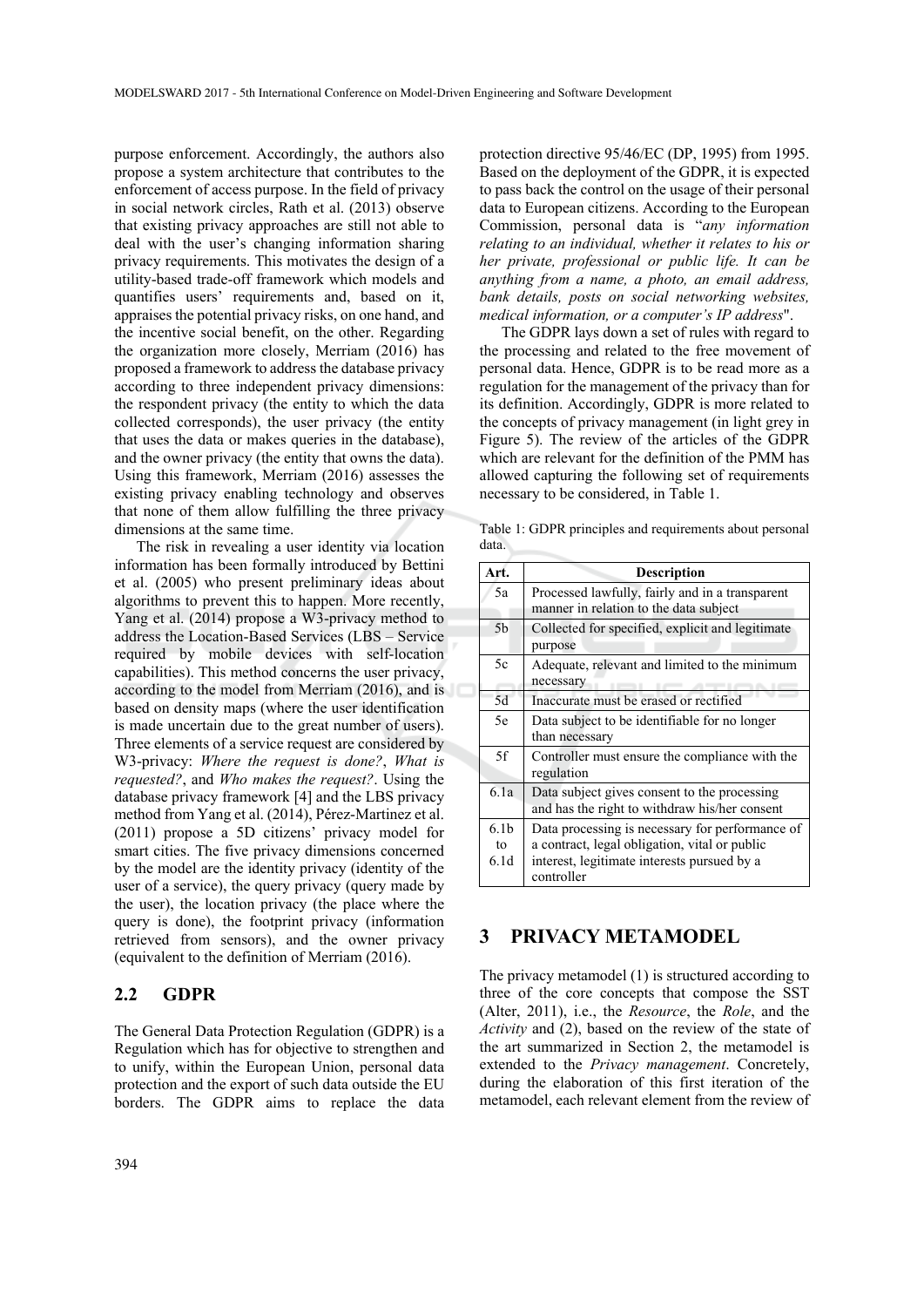the state of the art (scientific contributions and GDPR) is introduced in the metamodel. In order to give an exhaustive view on the latter, and to allow traceability during the design step, a reference to the source of the relevant argument is introduced directly in the model, aside the concept's class name or the relation name between concepts, in brackets.

Concerning the GDPR, for accuracy reasons, a reference is directly done to the specific article which provides the requirement. E.g. the reference (GDPR A6.1b) is to be read: Article 6, point 1, sub-item (b). It is worth to mention that not all the components of the privacy are represented in this version of the metamodel. Some concepts and some relations have been omitted for preserving the readability. This metamodel has been modelled in UML 2.0 (Rumbaugh et al., 2004) and cardinalities have been removed.

#### **3.1 Resource Related Concepts**

The resource domain (Figure 1) represents the set of elements which are used by activities (Alter, 2011), e.g., participant, technology or information. The privacy of the information relates, as a result, to the privacy of a type of resources. This information supports *the representation of knowledge, what signifies understanding of real things or abstract concepts* (OPL). It may be of a sensitive type when it concerns personal data (Nuseibeh, 2010) such as a picture, a mail address, a physical characteristic of an individual, etc. In turn, a subset of this sensitive information may be an information which is relevant for a specific business and in that regard, limited to the minimum necessary to be collected and exploited by the information system (Zhu et al., 2007, GDPR A5c).

The concept of sensitive information is introduced and represented as a class in the privacy metamodel. It is of the type "resource" on Figure 1.



Figure 1: Resource sub-model concepts.

#### **3.2 Role Related Concepts**

The role domain gathers a set of roles having responsibilities in the management of the privacy, i.e., the *information owner*, the *controller*, the *information user*. The information owner is the actor who is legally accountable for the protection of the information collected. Hence, it is his responsibility to decide when and how information may be released or made available for processing. He is also called the data collector (Merriam, 2016) and corresponds to the individual or institution with which there exists a trust relationship with the information respondent. It may correspond to a person or to an institution, like for instance, a hospital, a bank, or a book-keeper. The controller must guarantee transparent and easily accessible information on the protection of personal data and privacy as well as the procedures for the *data subject* to fulfil its rights (GDPR). The controller must keep the information owner informed about the data manipulation (GDPR A14). The information user corresponds to an entity being able to compute queries across the databases in such a way that only the results of the query are revealed (Merriam, 2016). The information user corresponds to the "processor" in the GDPR. Moreover, Art. 26 of the GDPR stresses the fact that in case of a processor that processes data upon request of the controller, the processor must be associated to a joint controller.

This statement has not been modelled in the privacy metamodel for the sake of clarity. According to the GDPR, both the controller and the information user are responsible to set up the appropriate protection of the data. Moreover, roles are played by actors. A specific one of them is the data subject.

The data subject (GDPR) is the entity to which the information records correspond (Merriam, 2016). It is for instance the patient in a hospital or the customer of a bank. The data subject is allowed to give or withdraw his consent on the usage of personal information (GDPR A6.1a) and this usage must be transparent for him (GDPR A5a). Finally, Yang et al. (2014) also claims that the location where the actors



Figure 2: Role sub-model concepts.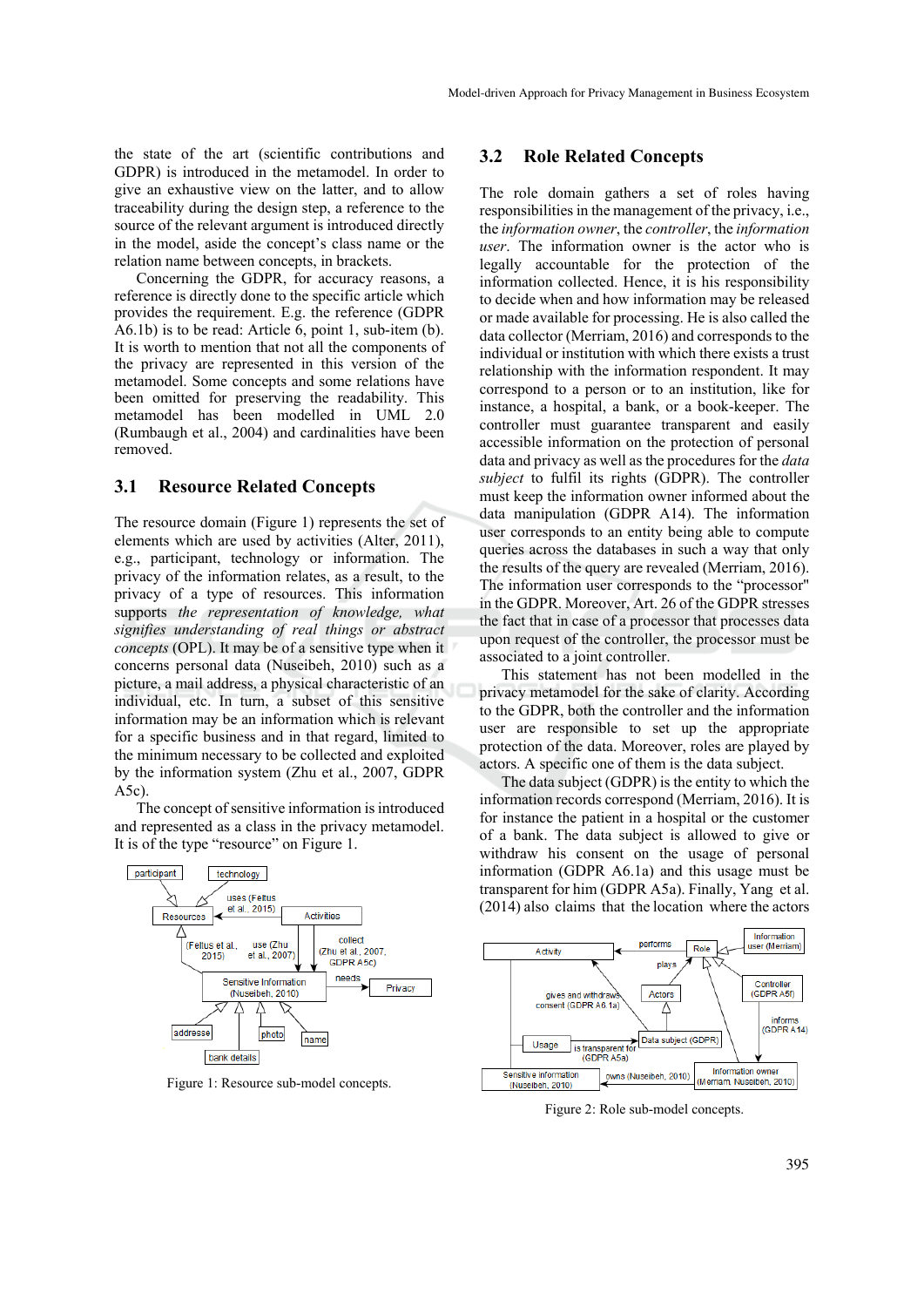operate is also a privacy parameter to be considered.

At the modelling level (figure 2), we have represented the concept of *Role* and *Actor* as classes. The first is played by the second. The concepts of *information owner*, *controller*, and *information user* are specializations of the class *role*, and the *data subjec*t is a specialization of the class *actor*.

#### **3.3 Activity Related Concepts**

In the frame of the Service System Theories (Alter, 2011), the *activity* is an element contains by the *organization* that produces services using *resources*. The *privacy management* is a type of activity which aims to support the information owner in performing the activities related to the administration of private data. The privacy management domain consists mainly in three activities: the *definition of the privacy policy*, the *enforcement of the policy*, and the *audit of the policy* (Ashley et al., 2003). The management of the privacy is performed in compliance with the *privacy policy*. This policy provides requirements in the way of how the privacy of personal data must be preserved and managed, in a company, while remaining in turn compliant with the appropriate legislation. This privacy policy determines the minimum needed and relevant information (Zhu et al., 2007, GDPR A5c) necessary to achieve a task and is applicable at all stages of the privacy management, to know: the collecting, the usage, the update, the disclosure and the erasure of the information. The three most important activities of the privacy management, according to Ashley et al. (2003), are the specification of privacy policies, their enforcement and the audit of their deployment.

The specification of the privacy policy aims at establishing the general and specific goals, as well as the procedures necessary to fulfil these goals. These privacy policies are adopted by the controller (GDPR A5f). The activity related to the enforcement of the policies corresponds to the achievement of procedures for the privacy management, either manually or with the support of the information system. The access rights, to the information system, represent hence a huge part of the means necessary for granting, or not, access to the information [8], and more especially, the minimum necessary and relevant information (Zhu et al., 2007, GDPR A5c). In that regard, the audit of the privacy policy concerns both: (1) that access rights/authorization are/is deployed in compliance with the privacy policy (Antón et al., 2007) and (2) that the latter is provided in accordance with the usage of the private data (Antón et al., 2007).

At a modelling point of view, the *privacy policy*

and the *privacy management* concepts have been introduced as classes in the metamodel. The latter is a type of activity in the SST, it supports the information owner in fulfilling its responsibilities and is composed of the three explained activities here above, i.e. the *definition of the privacy policy*, the *enforcement of the policy*, and the *audit of the policy*.



These concepts are also modelled as classes and the latter compose the privacy management class (actors and activity domains are represented in light grey in Figure 5).

#### **3.4 Privacy Related Concepts**

The Privacy extension domain supports the definition of *privacy* in function of the *usage* (Antón et al., 2007) made with the information and in function of the actors who manipulate the latter (Yang et al., 2014, Pérez-Martínez et al., 2011). As reviewed in literature and more especially in the GDPR, the usage concerns the information which is relevant for the business, to which access rights must be restricted to the minimum necessary (Zhu et al., 2007, GDPR A5c), and for which a purpose is clearly defined (Antón et al., 2007, GDPR A5b, A6.1b to d).

This purpose must be included in a list of welldefined purposes, expressed in the GDPR, e.g., for the performance of a contract of which the information respondent is part, for compliance with some legal obligations, in order to protect the vital interests of the information respondent, to carry out a task of public interest or in exercise of an official authority, or for a legitimate interest pursued by the controller. At a modelling point of view, the class *privacy* and the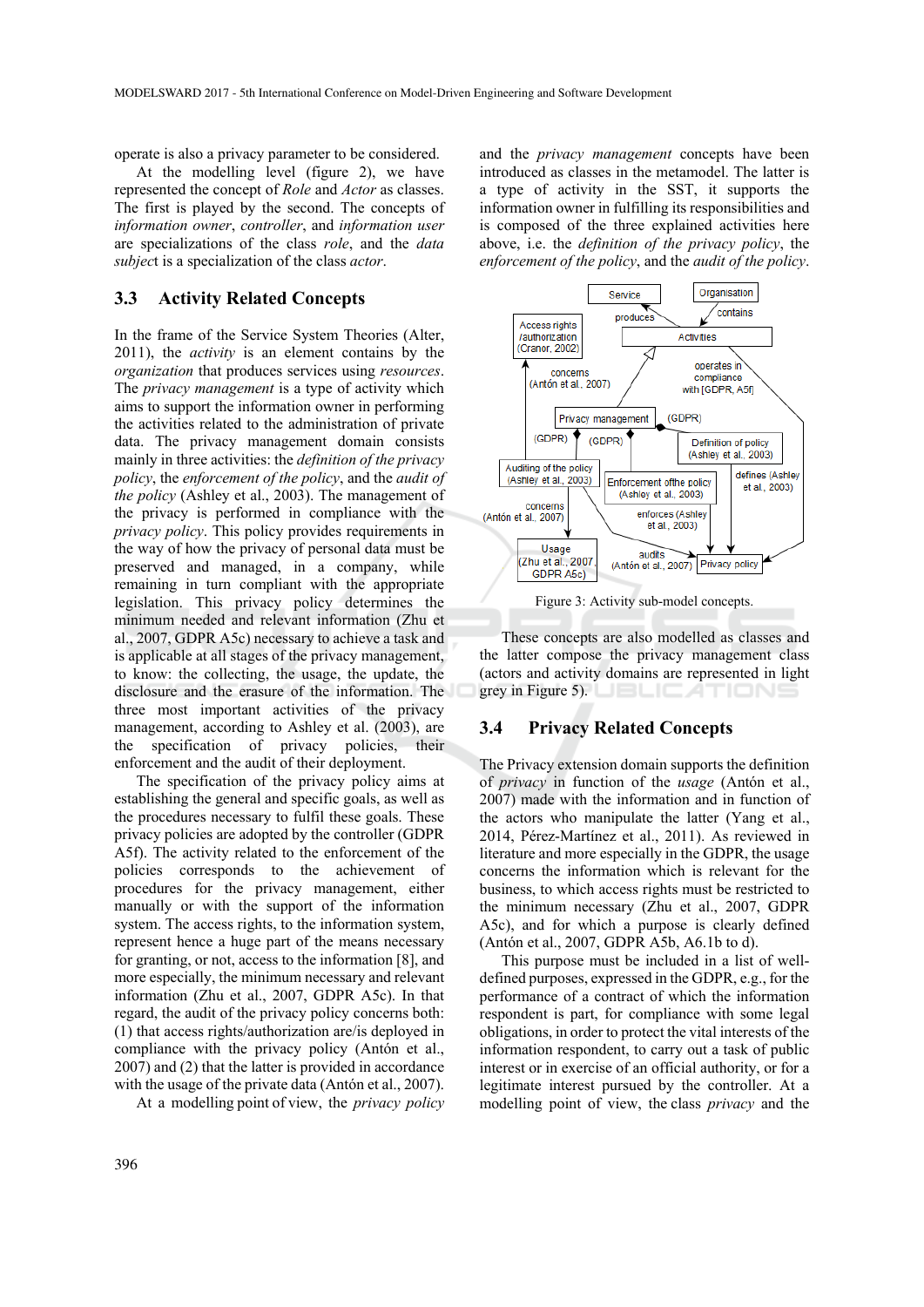

Figure 4: Privacy sub-model concepts.

relation class *usage*, that influences the need of privacy, have been modelled. In order to model this usage depending on the purpose, in the metamodel, we consider that this purpose is a type of attribute of the usage class (Figure 4).

#### **3.5 Integrated Privacy Metamodel**

Figure 5 presents the integrated PMM gathering the concepts from the resources, role, activity and privacy sub-domains. This integration allows establishing hyphens between concepts from all sub-domains, amongst which, e.g. the tasks and the actors/roles. The most important one is that the activity of a type *Privacy management* main objective is to support

(Zhu et al., 2007) the *information owner* which has to *declare the (usage) intention* (Zhu et al., 2007) related to the *sensitive information* and to keep the latter up to date (GDPR A5.5e) (to know: *erase or rectify*). Aside the information owner, *Controller* defines (GDPR A5f) and audits (Antón et al., 2007) *privacy policies,* and *Information user* exploits *resources* in compliance with *access rights* and *authorizations*.

### **4 SYSTEMIC PRIVACY**

This section give insights into the management of privacy at systemic level based on a model driven approach. Business ecosystems gather enterprises which collaborate to achieve a common systemic goal like guaranteeing national healthcare (Feltus et al., 2014), telecommunication (Wang et al., 1998), or financial stability (Naudet et al., 2016). A metamodel, named Business Service Ecosystem (BSE), was proposed (Feltus et al., 2016) to model these business ecosystems based on capabilities and resources (Figure 6). The BSE purpose is to represent how the resources of the business ecosystem are derived from the business ecosystem enterprises capability. We observe that two mappings exist between the PMM and the BSE. First, the resource from the BSE, at the business ecosystem or at the enterprise level, which is defined as *an asset that an organization has or can call upon*, is mapped with the resource from the privacy metamodel that refers to the SST (Alter,



Figure 5: PMM. White concepts relates to resource, light grey to role and activity, and dark grey to the privacy extension.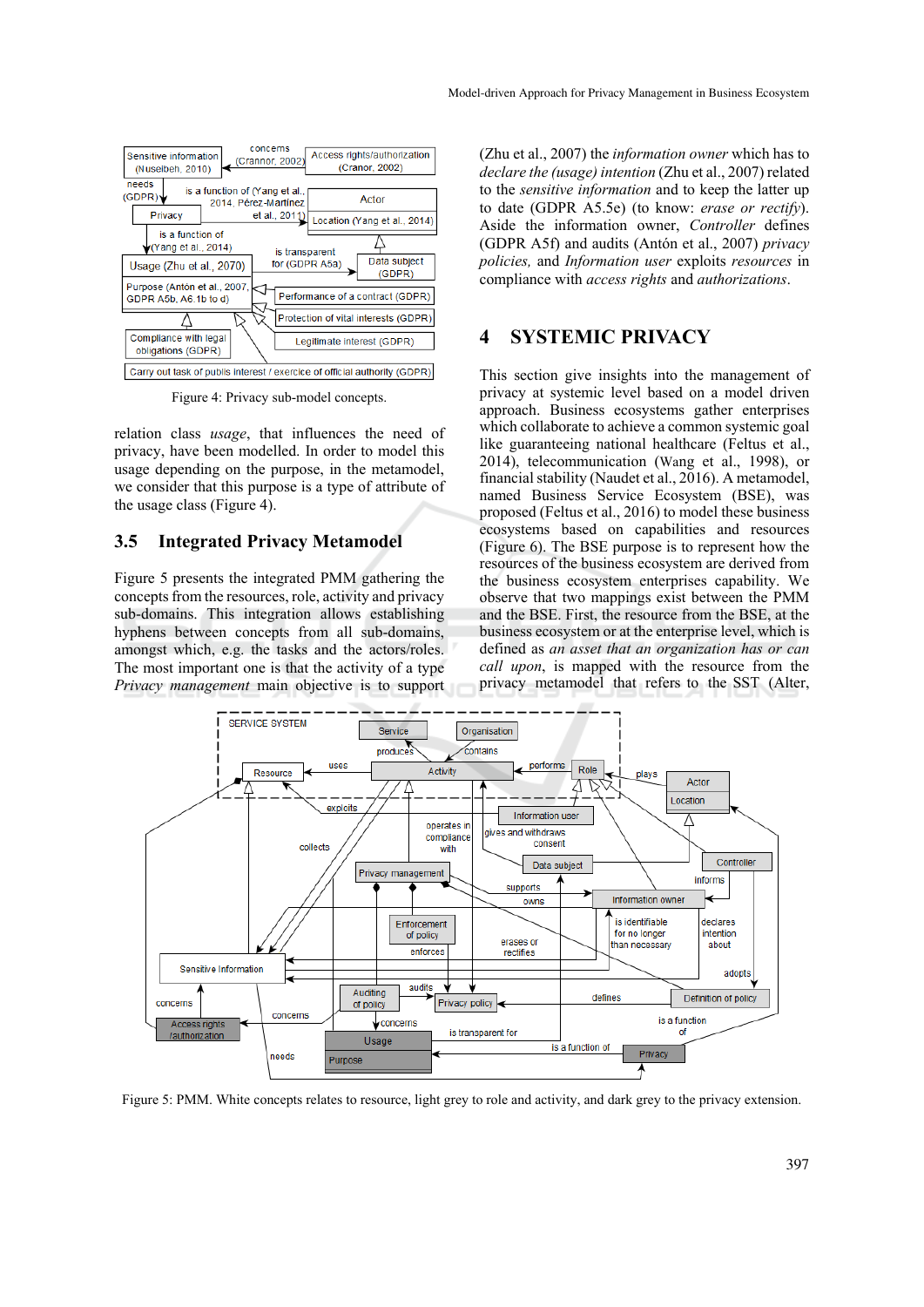2011) and which is defined as *participants, technological entities, informational entities, and other resources used by activities*. Second, there is an exact equivalence between the service definition from PMM (SST definition) and the service definition from BSE: "*acts performed for others, including the provision of resources that others will use*".



Figure 6: BSE metamodel, extracted from [28]. Pattern A corresponds to the business ecosystem and B to the enterprise.

At the systemic level, we have demonstrated in [28] that (1) an enterprise service (pattern B) is a type of business ecosystem resource (pattern A) and (2) the capability, which is defined as "*the ability and capacity that enable an enterprise to achieve a business goal in a certain context"* [26] is necessary to realize an enterprise/systemic service.

## **8 DISCUSSION AND CONCLUSION**

In this paper, we have elaborated a PMM from a review of scientific privacy literature and from requirements from the GDPR. This metamodel is structured following the SST and allows structuring the management of the privacy at the enterprise level by defining privacy management services, supported by dedicated capabilities and specific roles. Afterwards, the privacy metamodel has been integrated with the BSE to extend the usage of the PMM to the context of enterprise working in the frame of interconnected societies.

Many approaches have been proposed to tackles privacy issues at the enterprise level (Section 2). However, as far as our knowledge goes, none of them has ever proposed an integrated metamodel for representing the many dimensions of the privacy, especially in compliance with the GDPR. In that

regard, the first part of the paper has proposed the privacy metamodel built on existing theories and legal requirements. Aside our developments, we have also observed that in an interconnected societies and sharing economy context, managing the privacy at the enterprise level is far to be sufficient, and that new approaches are required to raise the privacy management from the enterprise boundaries up to the business ecosystem level. To answer this arising business requirement, we have proposed in Section 4.2 to integrate the PMM with the business service ecosystem. Afterwards, to assess the relevance and accuracy of the privacy metamodel in interconnected societies, we have evaluated the deployment of this artefact in the frame of substantive instances through a real financial case study. The latter has demonstrated that if we consider that the PMM structures the requirements for a compliant management of the privacy at the enterprise layer, it is also relevant to instantiate the concepts of this metamodel in order to apprehend and thus to manage privacy issues at the business ecosystem level. Based on the mapping with the BSE, we observe first that in order to manage the privacy (which may be perceived as a new type of service), the enterprise is required to develop new capabilities, respectively: to define privacy policy, to enforce the latter and to assess their enforcement. These capabilities also requires specific resources, e.g., some employees need to be affected to new privacy management roles like the information user, the controller or the information owner. New tools also need to be acquired to support the performance of Privacy Impact Assessment and access rights management. At the business ecosystem level, our analysis reveals that the same instantiation is necessary, although it sounds to be much trickier. Indeed, in this case, privacy management needs to be handled by a business ecosystem authority like, for instance in the case of the CSSF. The latter needs to analyse the systemic capabilities and resources required to realize systemic privacy services (business ecosystem service) in a service system environment. This context, justifies the need for the model-driven approach that we propose and which sustain the abstraction of the information system at the right level to support systemic privacy management. In regard to this evolution, we also observe the arising of new type of specific businesses to manage the systemic privacy (other type of business ecosystem services). These arising services in turn necessitate business ecosystem capabilities and resources such as dedicated systemic privacy management role, tools, and policies. A particular resource in this context concerns the Privacy Impact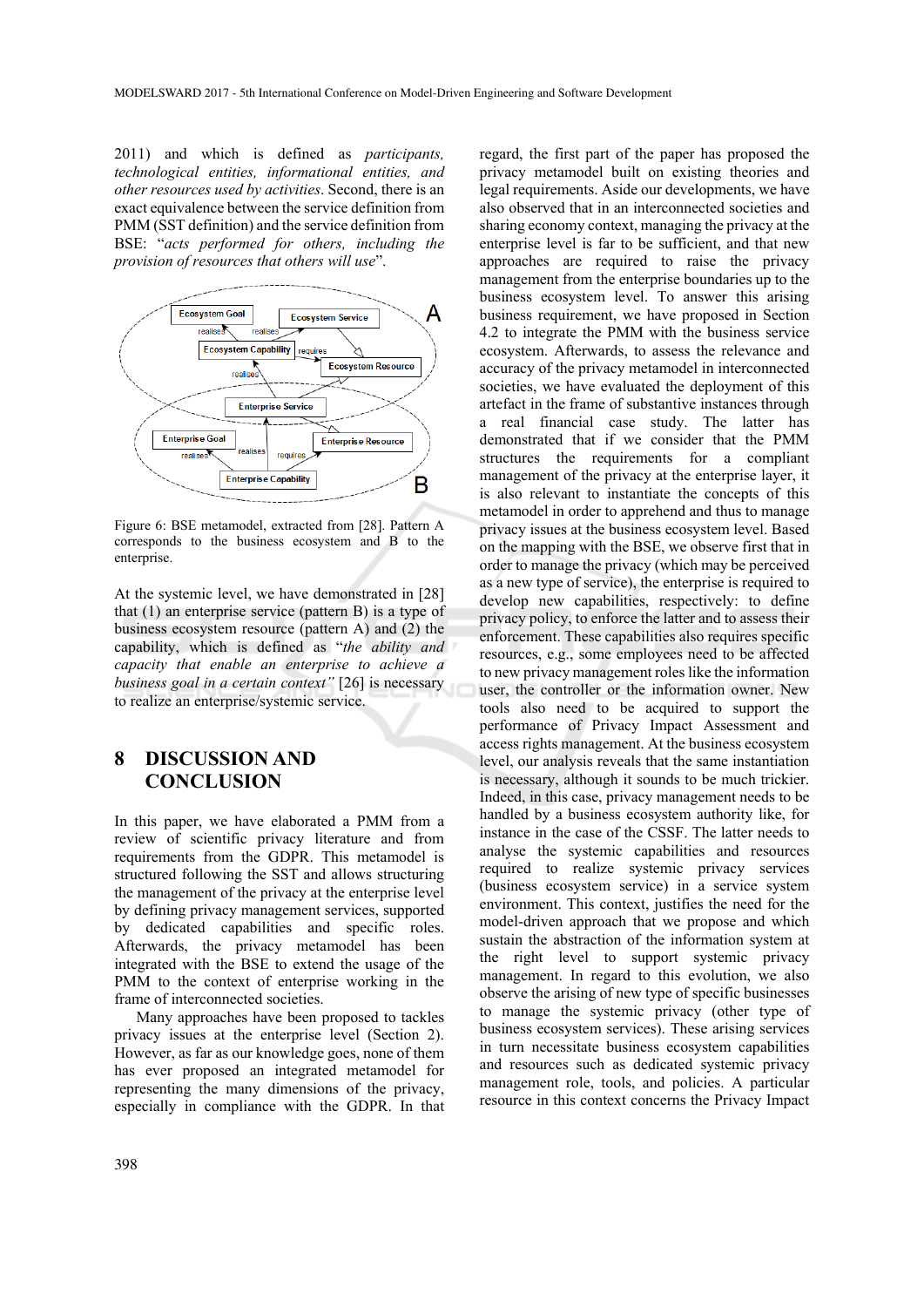Assessment methods. Various initiatives emerges to extend the use of risk assessment to the privacy domain. E.g., the *Commission nationale de l'informatique et des libertés* (CNIL - In English: *National Commission on Informatics and Liberty*) proposes a privacy risks assessment method, which can be integrated in a privacy impact assessment (Netha, 2016). The *National Institute of Standards and Technology* (NIST) is also developing a specific privacy risk management model and framework and attempting to integrate it with its security risk management framework. These initiatives can be seen as an extension to the Australian National eHealth Security and Access Framework approach (Netha, 2016), as they do not only address the CIA triad, but additional objectives associated with privacy. As the privacy objectives of the individuals are translated into objectives of the organization, they however remain focalized on fully assessing the risks (the combination of both threat and impact) on the organization. The PMM, as an extension of the SST, is an artefact that could sustain the PIA management. Therefore, the preliminary work related to the mapping between the risk and the BSE could serve as a good basis considering that risk of enterprise privacy breach is a function of the tuple privacy threat, privacy impact, privacy vulnerability. Based on the integration of BSE - PMM, and given the alignment between the risk concepts and the BSE, it is possible to extrapolate the enterprise PIA to the sectorial level as well. TECHNI

#### **REFERENCES**

- Ajam, N., Cuppens-Boulahia, N., Cuppens, F., 2013. Contextual privacy management in extended role based access control model. *DPM'13.* Springer.
- Alter, S., 2011. Metamodel for service design and service innovation: *Integrating service activities, service systems, and value constellations.*
- Antón, A.I., Bertino, E., Li, N., Yu, T. 2007. A roadmap for comprehensive online privacy policy management. Commun*. ACM 50(7*), pp. 109-116.
- Ardagna, C. A., Cremonini, M., De Capitani di Vimercati, S., Samarati, P. 2008. *A privacy-aware access control system. Journal of Computer Security, 16(4), 369-397.*
- Ashley, P., Hada, S., Karjoth, G., Powers, C., Schunte, M. 2003. *Enterprise privacy authorization language, 1.2.*
- Bettini, C., Wang, X. S., Jajodia, S. 2005. Protecting privacy against location-based personal identification. *SDM 2005. p. 185-199.*
- Cholez, H., Feltus, C., 2014. Towards an innovative systemic approach of risk management. *In 7<sup>th</sup> ACM SIN conference.*
- CNIL, http://www.cnil.fr/fileadmin/documents/ en/ CNIL-

PIA-1-Methodol ogy.pdf.

- Cranor L., 2002. *Web privacy with P3P.* O'Reilly Media.
- CSSF, 2012. Circulaire CSSF 12/544, *Optimisation of the supervision exercised on the "support PFS" by a riskbased approach.*
- De Capitani di Vimercati, S., Foresti, S., Livraga, G., et al. 2012. Data privacy: definitions and techniques. *IJUFKS, vol. 20, no 06, p. 793-817.*
- Domingo-Ferrer, J., 2007. A three-dimensional conceptual framework for database privacy. *4th VLDB, SDM'07.*
- DP, 1995. data-protection/document/review2012/com\_20 12\_11\_en.pdf.
- Feltus, C., Nicolas, D., Poupart, C., 2014. Towards a HL7 based Metamodeling Integration Approach for Embracing the Privacy of Healthcare Patient Records Administration. *7th ACM SIN conference.*
- Feltus, F., Fontaine, F.-X., Grandry, E., 2015. Towards Systemic Risk Management in the frame of Business Service Ecosystem, *ASDENCA 2015.*
- GDPR, Council of European Union. 269/2014. http://ec.eu ropa.eu/justice/
- Hevner, R., March, S. T., Park, J. 2004. Design science in information systems research. *MIS 28(1).*
- Ipswitch, 2015, http://www.ipswitch.com/blog/europeanteams-woefully-underprepared-gdpr/
- Mahmoud, Y., Atluri, V., Adam, N. R., 2005. Preserving mobile customer privacy: an access control system for moving objects and customer profiles. *Mobisys, ACM.*
- Martinez-Balleste, A.; Perez-Martinez, P.A.; Solanas, A. 2013. The pursuit of citizens' privacy: a privacy-aware smart city is possible*, IEEE, 51(6), pp.136-141.*
- Merriam, 2016. http://www.merriam-webster.com/ diction ary/information.
- Naudet, Y., Mayer, N., Feltus, C., 2016. Towards a Systemic Approach for Information Security Risk Management*, ARES 2016. IEEE,* Austria.
- Nehta, https://www.nehta.gov.au/implementation-resource s/ehealth-foundations/ national- ehealth- security -andacc ess-framework.
- Ni, Q., Trombetta, A., Bertino, E., Lobo, J. 2007. Privacyaware role based access control. *SACMAT '07, ACM.*
- NIST, http://csrc.nist.gov/publications/drafts/nistir-8062/ nistir\_8062\_dra ft.pdf.
- Nuseibeh, B., 2010. Mobile privacy requirements on demand. *In PROFES 2010.* Springer.
- OPL, Online Privacy Law: European Union, http://www .loc.gov/law/
- Park, J., Sandhu, R. 2002. Towards usage control models: beyond traditional access control*. SACMAT '02. ACM.*
- Park, J., Sandhu, R. 2000. A position paper: a usage control (UCON) model for social networks privacy.
- Peffers, K., Tuunanen, T., Rothenberger, M. A., and Chatterjee, S. 2008. A design science research methodology for information systems research. *JMIS 24(3):45-77.*
- Pérez-Martínez, P.A., Solanas, A. 2011. *W3-privacy: the three dimensions of user privacy in LBS, Int'l. Symp.*
- Rath, T.M.A., Colin, J.-N., 2012. Patient privacy preservation: P-RBAC vs OrBAC in patient controlled records type of centralized healthcare information